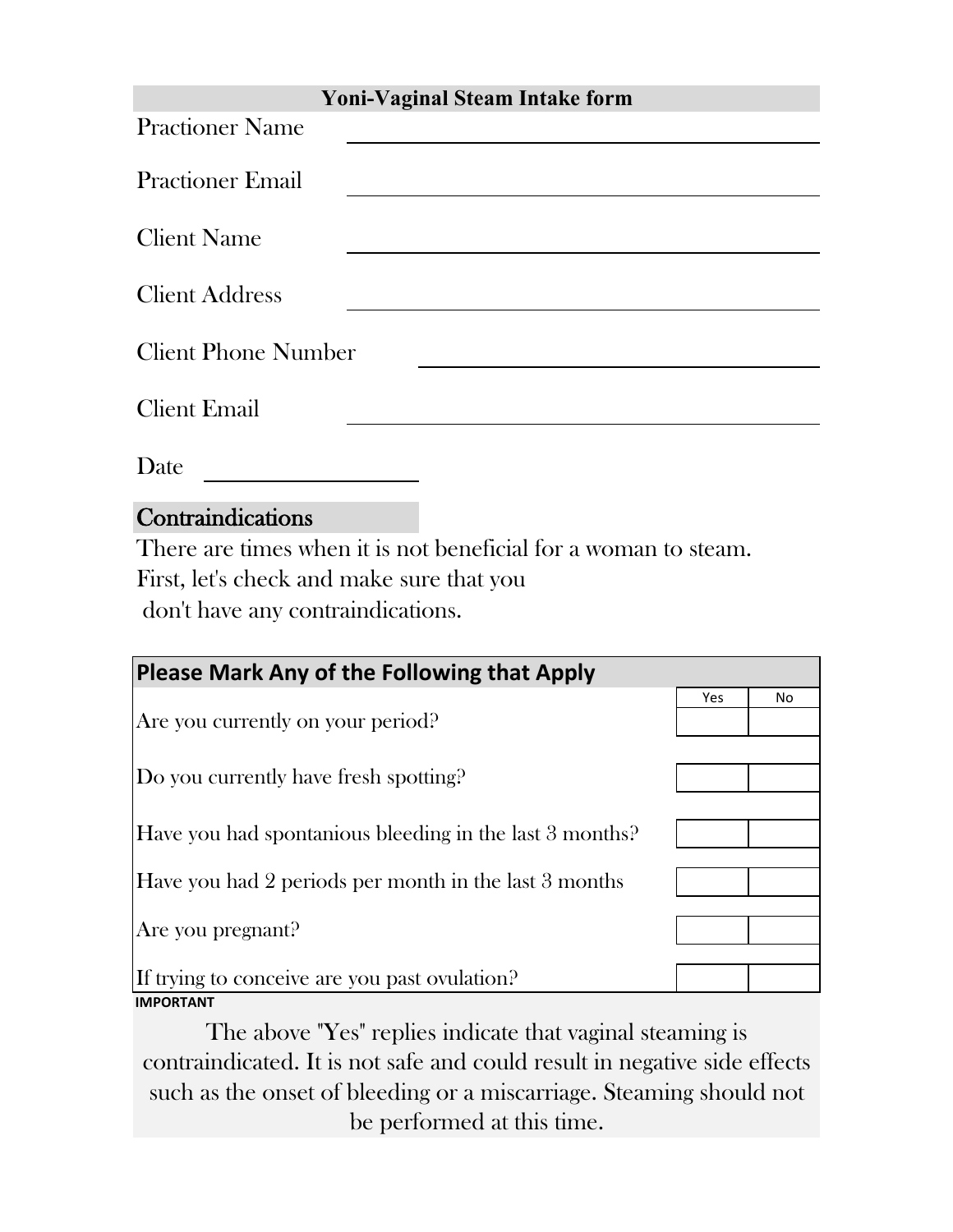| Please Mark Any of the Following that Apply                |     |    |
|------------------------------------------------------------|-----|----|
|                                                            | Yes | No |
| Do you have an infection with a burning itch?              |     |    |
|                                                            |     |    |
| Do you have tubal coagulation (burning of fallopian tubes) |     |    |
|                                                            |     |    |
| Do you have a birth control arm implant (i.e. nexplanon)   |     |    |
|                                                            |     |    |

#### **IMPORTANT**

If you are using the above birth control methods vaginal steaming could cause a birth control failure. It is not recommended unless you are okay with a backup form of birth control or you are not concerned about a possible pregnancy. If you have a burning itch the warmth from the steam could be uncomfortable since there is already so much heat in that area. In this case it is best to seek treatment from an acupuncturist to get the burning sensation to go away prior to doing a vaginal steam session.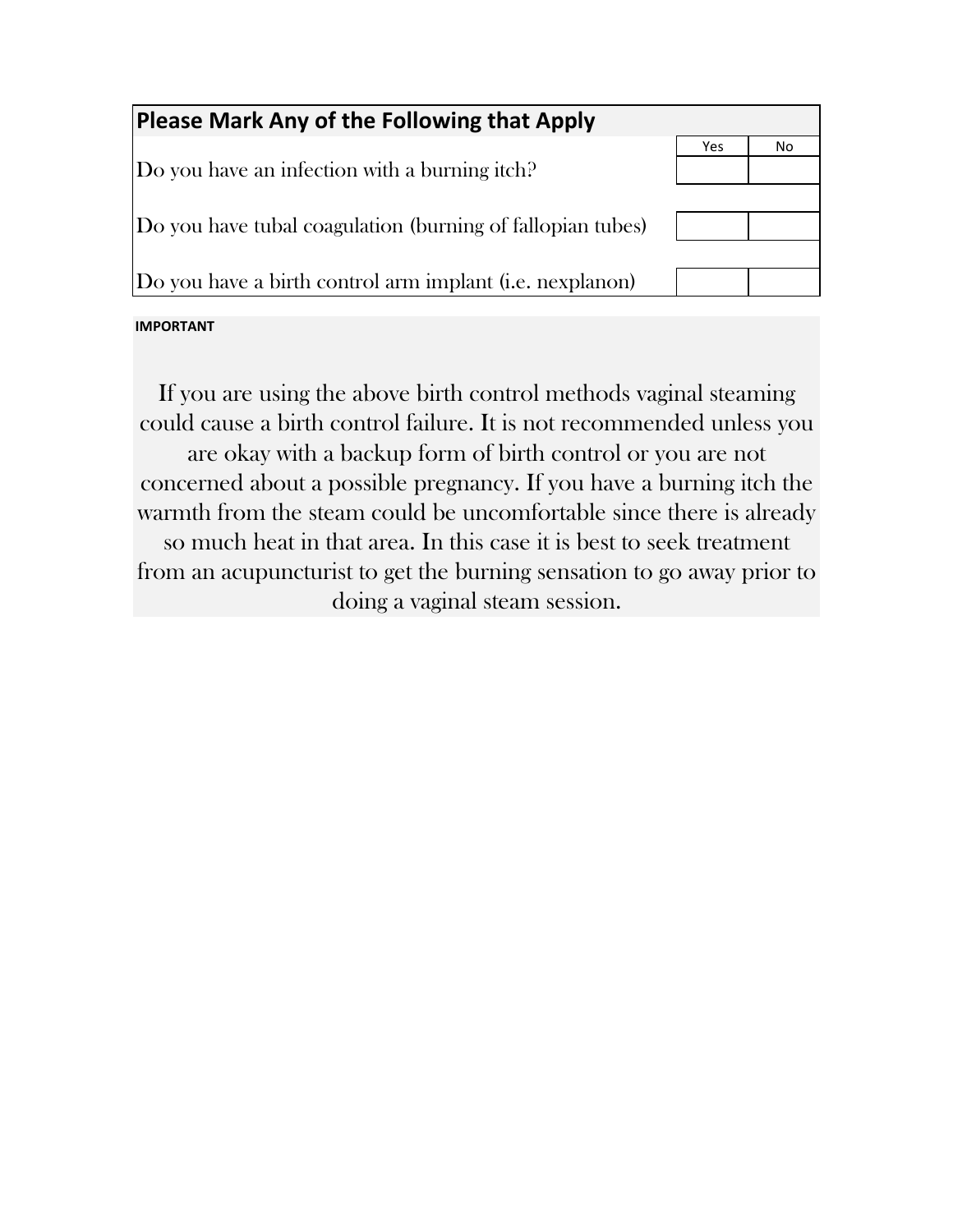#### **Sensitivities**

Some women are very responsive to steam and it can cause a physiological response. If you are in this category then it is okay to steam, however your practitioner will adjust your steam session and herbs so that it perfectly suits you.

| Please Mark Any of the Following that Apply               |     |    |
|-----------------------------------------------------------|-----|----|
|                                                           | Yes | No |
| Is this your first time doing a steam session?            |     |    |
| Are your menstrual cycles currently ever 27 days or less? |     |    |
| Do you experience hot flashes?                            |     |    |
| Do you have night sweats?                                 |     |    |
| Do you have an IUD?                                       |     |    |
| Are you prone to yeast infections?                        |     |    |
| Are you prone to bacterial vaginosis?                     |     |    |
| Do you have herpes?                                       |     |    |
| Do you have a Nuva ring in?                               |     |    |
| Are you age $18$ or older?                                |     |    |

The above "yes" replies indicate sensitivity in which case a mild setup which should be performed 10-15 minutes.Under no circumstances should clients who have sensitivity use an advanced setup which is 25- 30 minute steam sessions. session.

### Herb Selection

It is best to select herbs suitable to your constitution. Your practitioner will use the info from this intake form to select a suitable vaginal steam formula for you.

| <b>Cleansing Herb Indicators</b>                   |     |    |
|----------------------------------------------------|-----|----|
| <b>Please Mark Any of the Following that Apply</b> |     |    |
|                                                    | Yes | No |
| Are your menstral cycles 28 days or more?          |     |    |
| Do you have irregular menstral cycles?             |     |    |
| Are you currently taking birth controll pills?     |     |    |